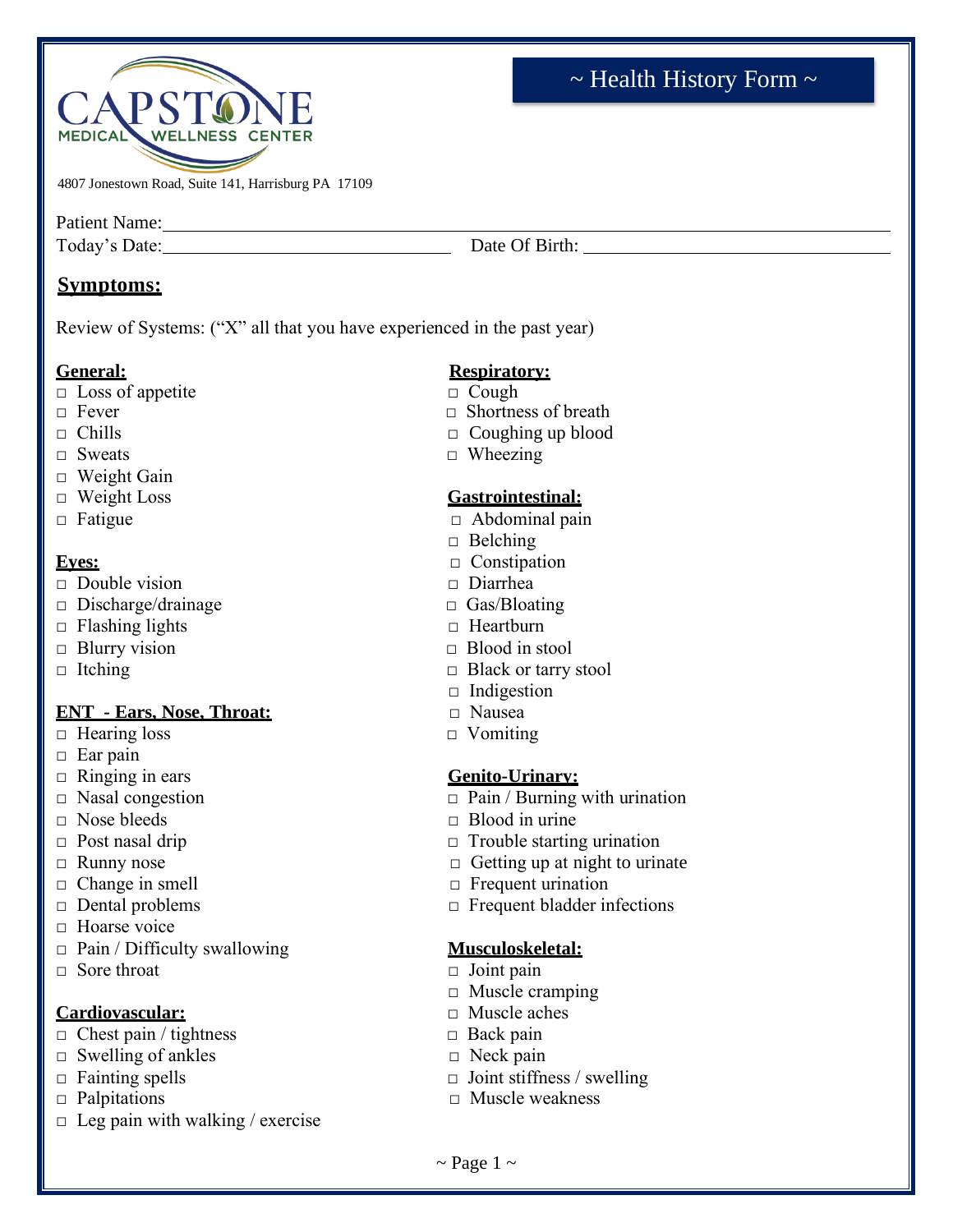# **Symptoms (continued):**

### **Skin / Hair / Nails: Endocrinologic:**

- 
- 
- 
- 
- 
- □ Abnormal hair growth
- 
- 
- 
- 

### **Neurologic:**

- □ Trouble walking **Men:**
- □ Difficulty concentrating □ Erection difficulties
- 
- 
- 
- □ Lightheadedness □ Sores on penis
- 
- $\Box$  Numbness / tingling
- □ Drowsiness **Women:**
- 

- 
- 
- 
- 
- 
- 
- 
- $\Box$  Suicidal thoughts
- □ Stress

- □ Bruising □ Hot flashes
- □ Dryness □ Night sweats
- $\Box$  Hives  $\Box$  Excessive thirst
- $\Box$  Itching  $\Box$  Excessive urination
- $\Box$  Rashes  $\Box$  Ankle swelling

### □ Hair loss **Hematologic / Lymphatic:**

- □ Brittle nails □ Swollen lymph nodes / glands
- $\Box$  Cracking nails  $\Box$  Easy / excessive bruising
- □ Pitting nails □ Easy / excessive bleeding
	- $\Box$  Tender lymph nodes / glands

- 
- □ Confusion □ Low libido (sex drive)
- □ Dizziness □ Lump in testicles
- □ Headaches □ Discharge from penis
	-
- □ Memory loss □ Date of last prostate exam

- □ Tremors □ Irregular periods
	- $\Box$  Low libido (sex drive)
- **Psychiatric:** □ Lump in breasts
- □ Agitation □ Excessive menstrual bleeding
- □ Anxious □ Excessive menstrual cramping
- □ Frequent crying □ Nipple discharge
- □ Hallucinations □ Painful intercourse
- □ Insomnia □ Vaginal discharge
- □ Loss of interest □ Date of last PAP test
- □ Mood changes □ Date of last mammogram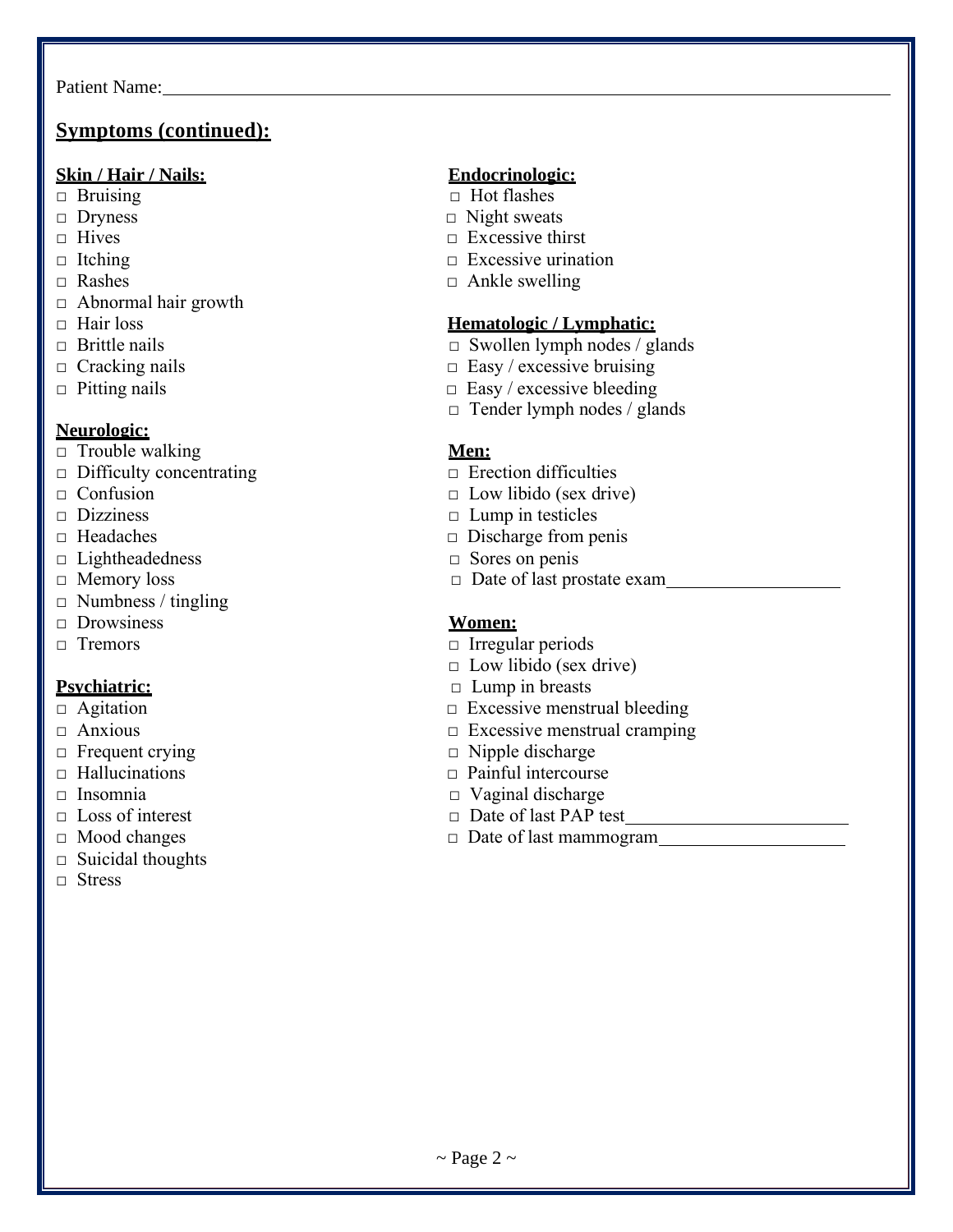# **Past Medical History**

 $\frac{1}{2}$   $\frac{1}{2}$   $\frac{1}{2}$   $\frac{1}{2}$   $\frac{1}{2}$   $\frac{1}{2}$   $\frac{1}{2}$   $\frac{1}{2}$   $\frac{1}{2}$   $\frac{1}{2}$   $\frac{1}{2}$   $\frac{1}{2}$   $\frac{1}{2}$   $\frac{1}{2}$   $\frac{1}{2}$   $\frac{1}{2}$   $\frac{1}{2}$   $\frac{1}{2}$   $\frac{1}{2}$   $\frac{1}{2}$   $\frac{1}{2}$   $\frac{1}{2$ 

Patient Name:

Please "X" all symptoms/conditions that you currently have or have had in the past year.

- 
- 
- 
- 
- □ Anorexia Nervosa □ Liver Disease
- 
- 
- 
- 

- 
- □ Diabetes □ Polio
- 
- 
- 
- □ Epilepsy / Seizure Disorder □ Scarlet Fever
- 
- 
- □ Heart Disease □ Stroke
- 
- 
- 

### **Serious Accidents / Injuries:**

- $\Box$  Head injuries / concussions
- $\Box$  Broken bones
- $\Box$  Gunshot / knife wounds
- □ Lacerations
- □ Motor Vehicle Accidents
- $\Box$  Work-related injuries

Past Surgical History: (Please list & date, if remembered)

- □ Acid Reflux □ Acid Reflux □ High Blood Pressure
- □ AIDS / HIV □ Irregular Heart Beat
- □ Alcoholism □ Kidney Disease
- □ Anemia □ Kidney Stones
	-
- □ Arthritis □ Macular Degeneration
- □ Asthma □ Migraine Headaches
- □ Bulimia □ Mononucleosis
- □ Cancer □ Nultiple Sclerosis
	- Type: □ Peripheral Vascular Disease
- □ Cataracts □ Pneumonia
	-
- □ Diverticulosis □ Prostate Disease
- □ Drug Abuse □ Psychiatric Illness
- □ Emphysema □ Rheumatic Fever
	-
- □ Glaucoma □ Seasonal Allergies
- □ Gout □ Stomach Ulcers
	-
- □ Hemophilia □ Thyroid Disease
- □ Hepatitis □ Tuberculosis
- □ High Cholesterol □ Venereal Disease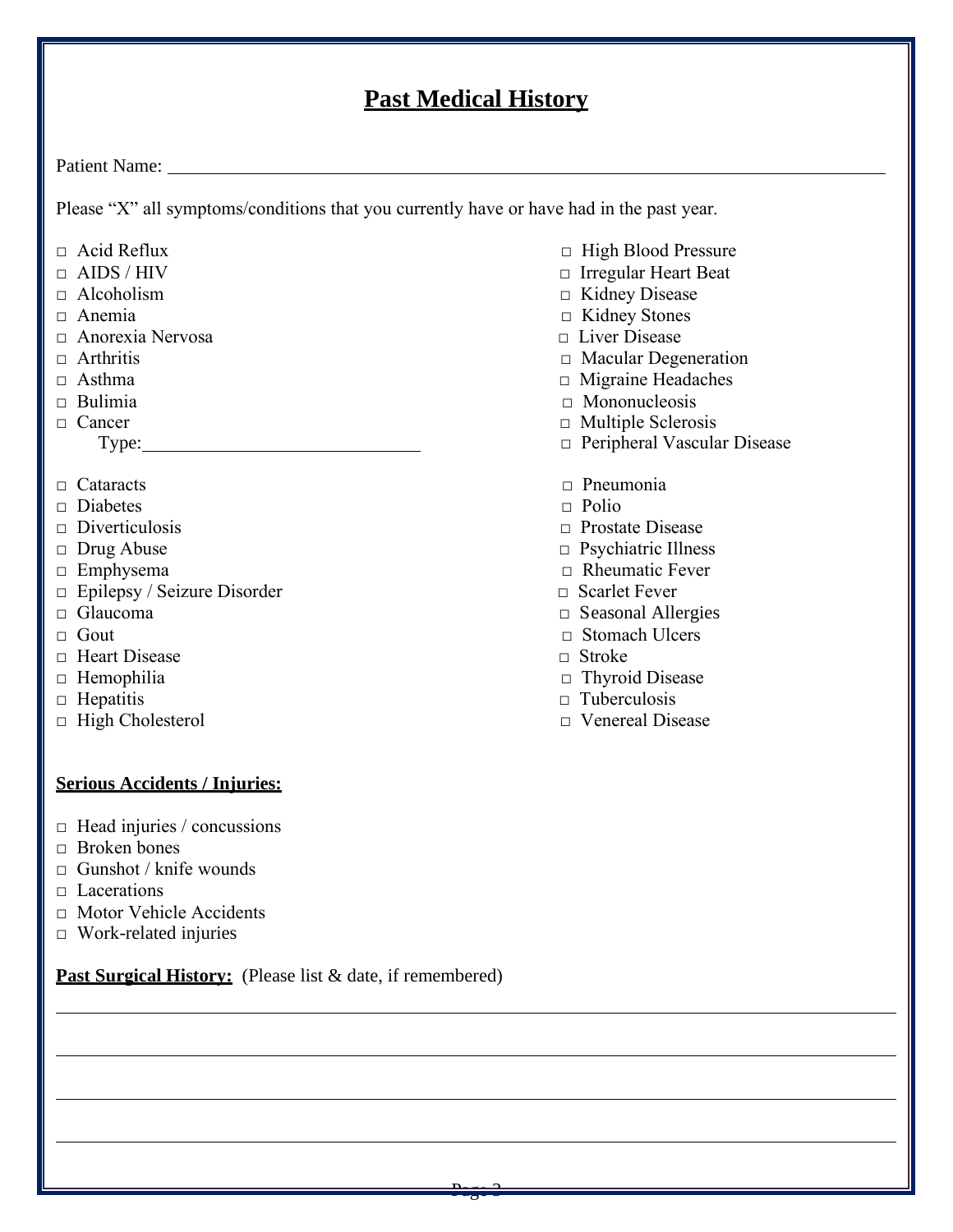| Blood Transfusions? Yes / No                                                              |                            | If yes, What year?                                                       |
|-------------------------------------------------------------------------------------------|----------------------------|--------------------------------------------------------------------------|
|                                                                                           | <b>Family History</b>      |                                                                          |
| Alive / Deceased Age:<br>Father:                                                          |                            |                                                                          |
|                                                                                           |                            |                                                                          |
|                                                                                           |                            |                                                                          |
| Mother: Alive / Deceased Age: 1998.                                                       |                            |                                                                          |
|                                                                                           |                            |                                                                          |
|                                                                                           |                            |                                                                          |
|                                                                                           |                            |                                                                          |
| Brothers:<br>1:                                                                           |                            |                                                                          |
| Alive / Deceased Age: Medical Conditions: 2008 Medical Conditions:<br>2: Alive / Deceased |                            | Age: Medical Conditions: Medical Conditions:                             |
| 3: Alive / Deceased                                                                       |                            | Age: Medical Conditions: Medical Conditions:                             |
| 4:<br>Alive / Deceased                                                                    |                            | Age: Medical Conditions: Medical Conditions:                             |
| 5:<br>Alive / Deceased                                                                    | <b>Medical Conditions:</b> |                                                                          |
| Sisters:                                                                                  |                            |                                                                          |
| 1:<br>Alive / Deceased                                                                    |                            | Age: Medical Conditions:                                                 |
| 2:<br>Alive / Deceased                                                                    |                            | Age: Medical Conditions: Medical Conditions:                             |
| 3:<br>Alive / Deceased                                                                    |                            | Age: Medical Conditions: Medical Conditions:                             |
| 4:<br>Alive / Deceased<br>5:<br>Alive / Deceased                                          |                            | Age: Medical Conditions:<br>Age: Medical Conditions: Medical Conditions: |
|                                                                                           |                            |                                                                          |
|                                                                                           |                            |                                                                          |
|                                                                                           |                            |                                                                          |
|                                                                                           |                            |                                                                          |
|                                                                                           |                            |                                                                          |
|                                                                                           | $\sim$ Page 4 $\sim$       |                                                                          |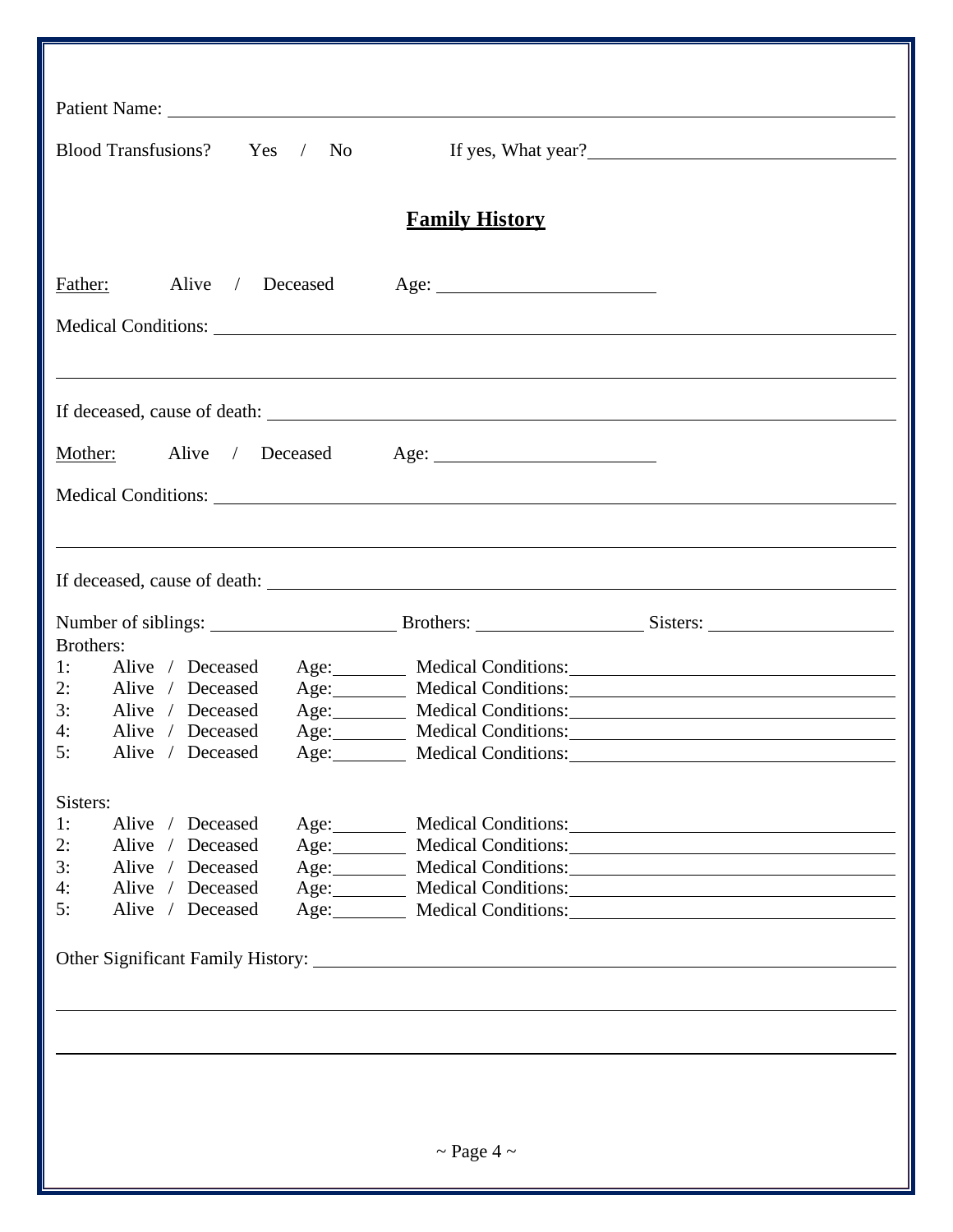| Patient Name: 2008                                         |         |  |                |                                                                       |  |  |
|------------------------------------------------------------|---------|--|----------------|-----------------------------------------------------------------------|--|--|
| <b>Social History</b>                                      |         |  |                |                                                                       |  |  |
| Status: (Please circle)                                    |         |  |                |                                                                       |  |  |
|                                                            |         |  |                | Single / Married / Separated / Divorced / Widowed / Significant Other |  |  |
|                                                            |         |  |                |                                                                       |  |  |
| Exposure to Environmental Hazards? Yes /<br>N <sub>0</sub> |         |  |                |                                                                       |  |  |
|                                                            |         |  |                |                                                                       |  |  |
| Tobacco use?  Yes / No                                     |         |  |                |                                                                       |  |  |
|                                                            |         |  |                |                                                                       |  |  |
|                                                            |         |  |                |                                                                       |  |  |
| Alcohol use? Yes / No                                      |         |  |                |                                                                       |  |  |
|                                                            |         |  |                |                                                                       |  |  |
|                                                            |         |  |                |                                                                       |  |  |
| Drug use? Yes / No                                         |         |  |                |                                                                       |  |  |
|                                                            |         |  |                | If yes, what? $\qquad \qquad$                                         |  |  |
|                                                            |         |  |                |                                                                       |  |  |
| Caffeine use?                                              | $Yes$ / |  | N <sub>o</sub> |                                                                       |  |  |
|                                                            |         |  |                |                                                                       |  |  |
|                                                            |         |  |                |                                                                       |  |  |
|                                                            |         |  |                |                                                                       |  |  |
|                                                            |         |  |                |                                                                       |  |  |
|                                                            |         |  |                |                                                                       |  |  |
|                                                            |         |  |                |                                                                       |  |  |